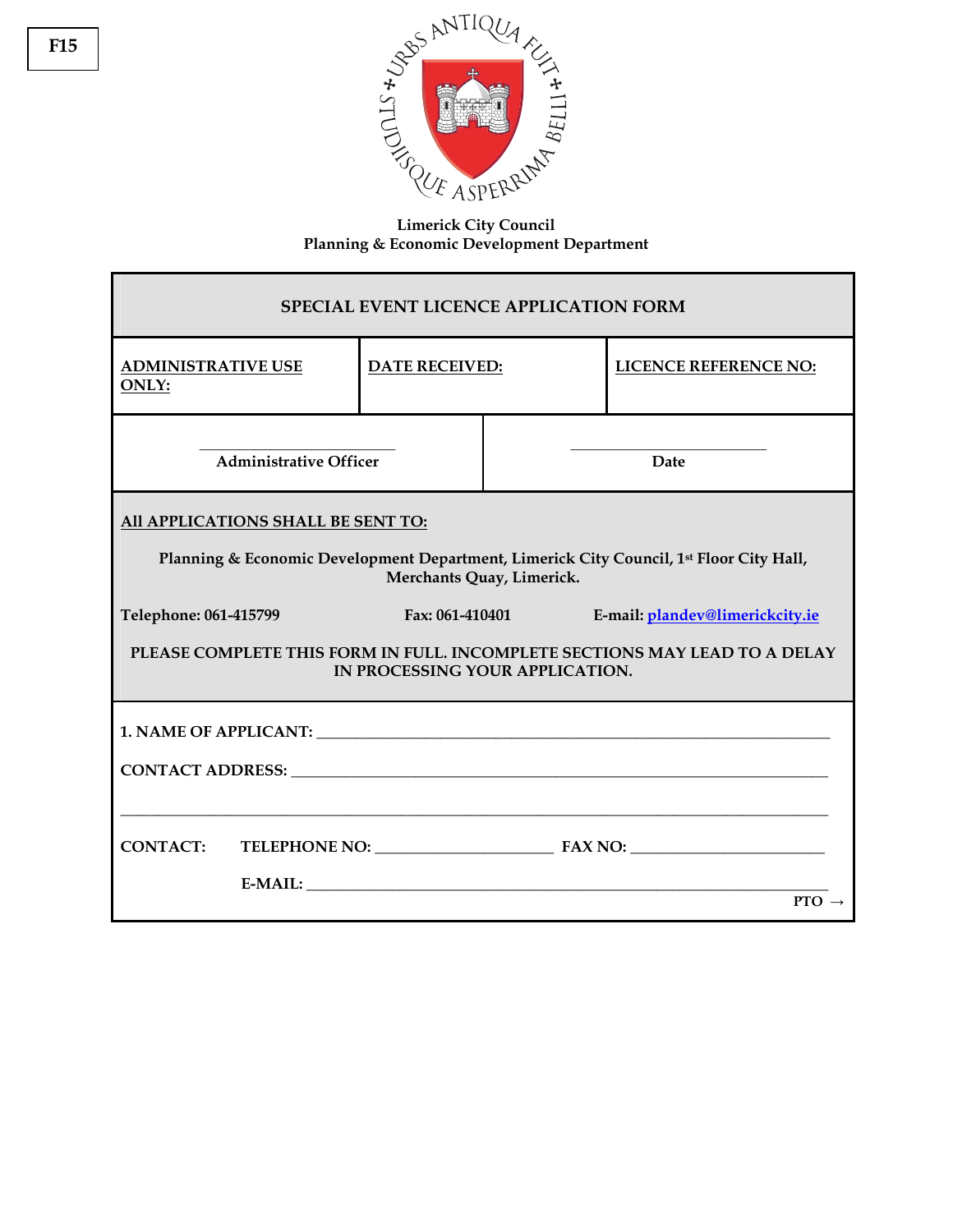| CONTACT:                                                                                                                                                                                                  |                                                                                                                                                                                                                               |  |  |
|-----------------------------------------------------------------------------------------------------------------------------------------------------------------------------------------------------------|-------------------------------------------------------------------------------------------------------------------------------------------------------------------------------------------------------------------------------|--|--|
|                                                                                                                                                                                                           |                                                                                                                                                                                                                               |  |  |
| 3. PERSON NOMINATED TO DEAL WITH LOCAL AUTHORITY: ______________________________                                                                                                                          |                                                                                                                                                                                                                               |  |  |
|                                                                                                                                                                                                           | ADDRESS FOR CORRESPONDENCE: University of the contract of the contract of the contract of the contract of the contract of the contract of the contract of the contract of the contract of the contract of the contract of the |  |  |
| <b>CONTACT:</b>                                                                                                                                                                                           |                                                                                                                                                                                                                               |  |  |
|                                                                                                                                                                                                           |                                                                                                                                                                                                                               |  |  |
|                                                                                                                                                                                                           |                                                                                                                                                                                                                               |  |  |
|                                                                                                                                                                                                           |                                                                                                                                                                                                                               |  |  |
|                                                                                                                                                                                                           | ,我们也不能在这里的时候,我们也不能在这里的时候,我们也不能会在这里的时候,我们也不能会在这里的时候,我们也不能会在这里的时候,我们也不能会在这里的时候,我们也不                                                                                                                                             |  |  |
|                                                                                                                                                                                                           |                                                                                                                                                                                                                               |  |  |
| <u> 1989 - Johann Harry Harry Harry Harry Harry Harry Harry Harry Harry Harry Harry Harry Harry Harry Harry Harry</u><br>6. STATE APPLICANTS LEGAL INTEREST IN THE VENUE: _______________________________ |                                                                                                                                                                                                                               |  |  |
| 7. IF APPLICANT IS NOT THE OWNER OR OCCUPIER, STATE OWNERS NAME AND ADDRESS:                                                                                                                              |                                                                                                                                                                                                                               |  |  |
|                                                                                                                                                                                                           |                                                                                                                                                                                                                               |  |  |
| PLEASE NOTE: If the Applicant is not the Owner/Occupier, a Letter of Consent from the Owner to carry<br>out the proposal in question must accompany this application.                                     |                                                                                                                                                                                                                               |  |  |
|                                                                                                                                                                                                           |                                                                                                                                                                                                                               |  |  |
|                                                                                                                                                                                                           |                                                                                                                                                                                                                               |  |  |
|                                                                                                                                                                                                           |                                                                                                                                                                                                                               |  |  |
| 10. PROPOSED TIME EVENT/S WILL COMMENCE & CONCLUDE: ____________________________<br>$PTO \rightarrow$                                                                                                     |                                                                                                                                                                                                                               |  |  |